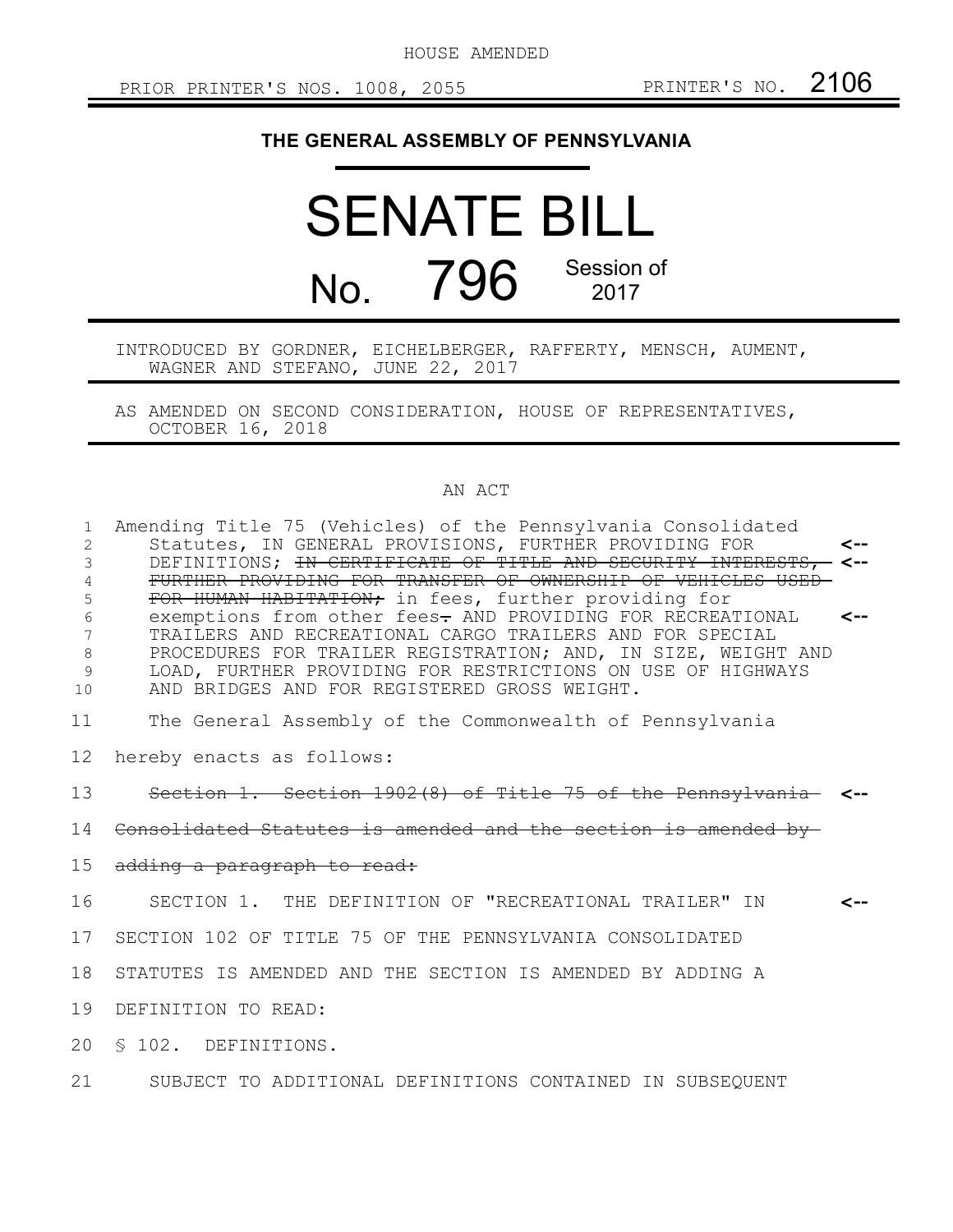PROVISIONS OF THIS TITLE WHICH ARE APPLICABLE TO SPECIFIC PROVISIONS OF THIS TITLE, THE FOLLOWING WORDS AND PHRASES WHEN USED IN THIS TITLE SHALL HAVE, UNLESS THE CONTEXT CLEARLY INDICATES OTHERWISE, THE MEANINGS GIVEN TO THEM IN THIS SECTION: \* \* \* "RECREATIONAL CARGO TRAILER." A TRAILER DESIGNED OR ADAPTED FOR THE PURPOSES OF TRANSPORTING ANIMALS OR VEHICLES FOR NONCOMMERCIAL RECREATIONAL USE, SUCH AS A HORSE TRAILER, WATERCRAFT TRAILER OR ALL-TERRAIN TRAILER. "RECREATIONAL TRAILER." A TRAILER DESIGNED OR ADAPTED [AND USED EXCLUSIVELY FOR RECREATIONAL PURPOSES.] TO PROVIDE TEMPORARY LIVING QUARTERS FOR NONCOMMERCIAL RECREATIONAL, 13 CAMPING OR TRAVEL USE. \* \* \* SECTION 2. SECTION 1111.1(A) OF TITLE 75 IS AMENDED TO READ: **<--** 16 <del>§ 1111.1. TRANSFER OF OWNERSHIP OF VEHICLES USED FOR HUMAN</del> HABITATION. (A) TAX STATUS CERTIFICATION.--IF A MOBILE HOME OR MANUFACTURED HOME THAT HAS BEEN ANCHORED TO THE GROUND TO FACILITATE CONNECTIONS WITH ELECTRICITY, WATER AND SEWERAGE, AND 21 PREVIOUSLY TITLED IN THIS COMMONWEALTH TO A PERSON USING THE 22 MOBILE HOME OR MANUFACTURED HOME AS A RESIDENCE IN THIS 23 COMMONWEALTH IMMEDIATELY PRECEDING ITS SALE OR TRANSFER, IS 24 OFFERED FOR SALE OR TRANSFER, THE TRANSFEROR SHALL OBTAIN A TAX STATUS CERTIFICATION FROM THE TAX CLAIM BUREAU OF THE COUNTY IN WHICH THE MOBILE HOME OR MANUFACTURED HOME IS SITUATED SHOWING 26 27 THE COUNTY, MUNICIPAL AND SCHOOL DISTRICT REAL ESTATE TAXES DUE 28 ON THE MOBILE HOME OR MANUFACTURED HOME, AS SHOWN BY THE 29 BUREAU'S RECORDS AS OF THE DATE OF THE CERTIFICATION, INCLUDING 30 ANY DELINQUENT TAXES TURNED OVER TO A THIRD PARTY FOR 1 2 3 4 5 6 7 8 9 10 11 12 14 15 17 18 19 20 25

20170SB0796PN2106 - 2 -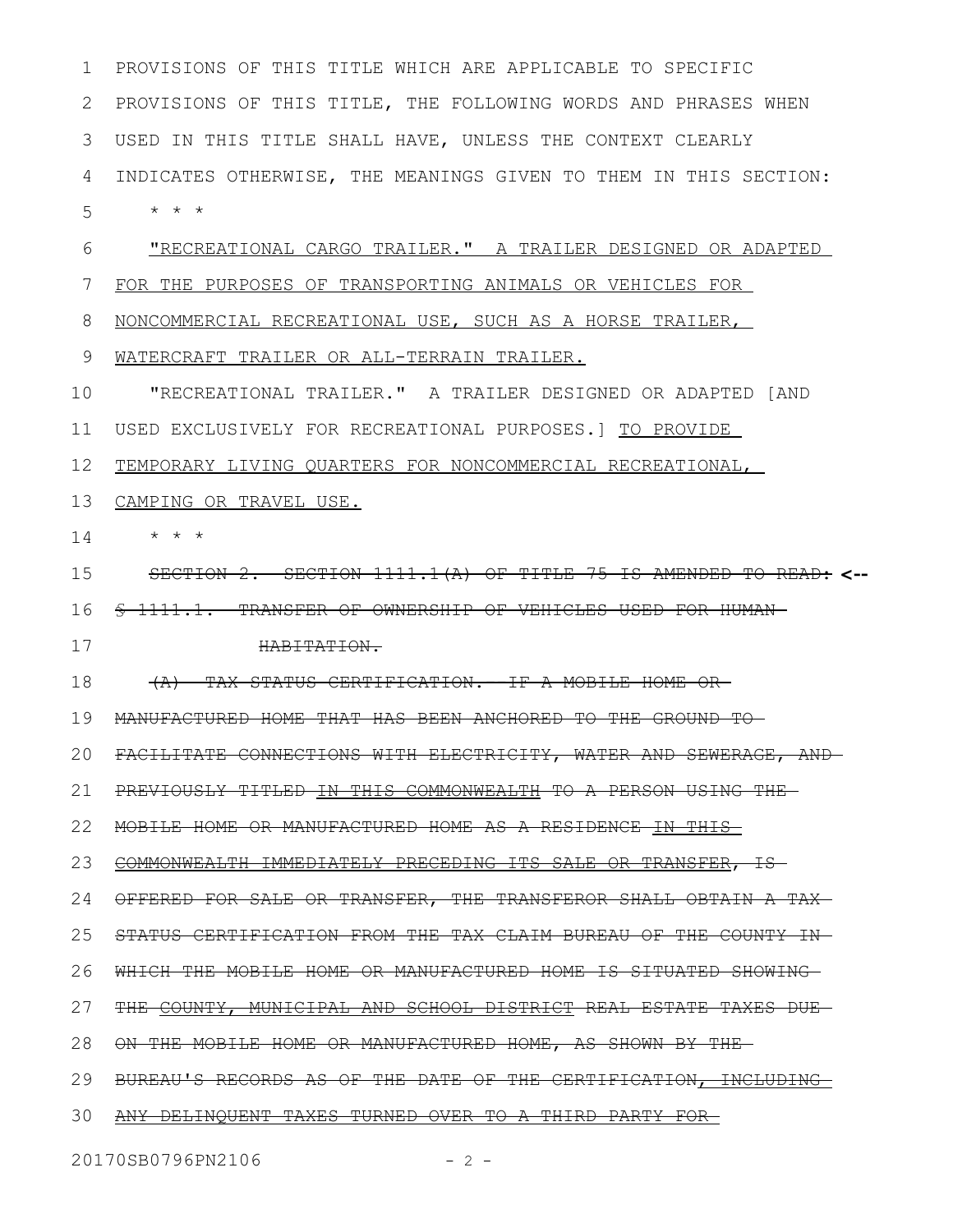COLLECTION. THE TAX STATUS CERTIFICATION SHALL BE PROVIDED TO THE TRANSFEREE AND THE DEPARTMENT IN CONJUNCTION WITH THE TRANSFER OF THE MOBILE HOME OR MANUFACTURED HOME AND SHALL INCLUDE THE FOLLOWING: (1) THE PARCEL NUMBER ASSIGNED TO THE VEHICLE. (2) THE AMOUNT OF CURRENT OR DELINQUENT TAXES OWED FROM THE PARCEL NUMBER. (3) THE DATE UPON WHICH A TAX FOR THE PARCEL NUMBER WILL ACCRUE AND THE TAXING PERIOD THAT THE TAX WILL COVER. (4) THE ADDRESSES AND TELEPHONE NUMBERS OF THE TAX COLLECTION AUTHORITY AND TAX CLAIM BUREAU OR EQUIVALENT OFFICE. \* \* \* SECTION 3 2. SECTION 1902(8) OF TITLE 75 IS AMENDED AND THE **<--** SECTION IS AMENDED BY ADDING PARAGRAPHS TO READ: § 1902. Exemptions from other fees. No fee shall be charged under this title for or to any of the following: \* \* \* (8) Volunteer emergency service personnel who require a certified driving record for certification under [the act of July 3, 1985 (P.L.164, No.45), known as the Emergency Medical Services Act] 35 Pa.C.S. Ch. 81 (relating to emergency medical services system). \* \* \* (11) Notwithstanding section 1617 (relating to fees), the change of address on a commercial driver's license, including a commercial driver's license with a motorcycle endorsement, if an individual's current address has been changed by a government entity. 1 2 3 4 5 6 7 8 9 10 11 12 13 14 15 16 17 18 19 20 21 22 23 24 25 26 27 28 29 30

20170SB0796PN2106 - 3 -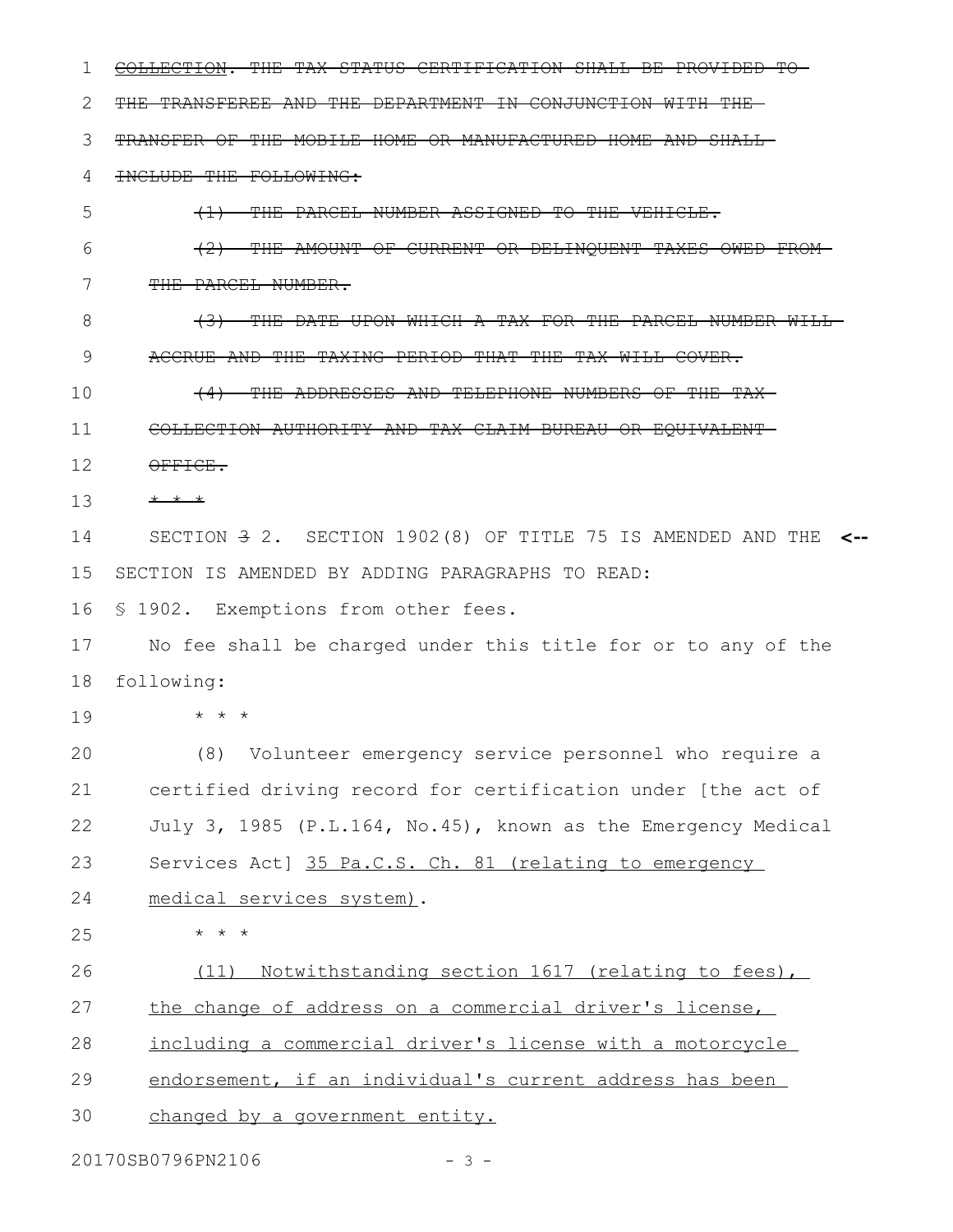| $\mathbf{1}$ | <del>Section 2.</del><br>This act shall take effect in 60 days.   | <-- |
|--------------|-------------------------------------------------------------------|-----|
| $\mathbf{2}$ | (12)<br>A DUPLICATE REGISTRATION CARD ORDERED AT THE TIME         | <-- |
| 3            | OF AN ONLINE TRANSACTION WHERE THE APPLICANT PRINTS THE           |     |
| 4            | REGISTRATION CREDENTIAL. THIS PARAGRAPH DOES NOT APPLY TO         |     |
| 5            | DUPLICATE REGISTRATION CARDS PROCESSED BY THE DEPARTMENT OR       |     |
| 6            | AN AGENT SERVICE OF THE DEPARTMENT IN AN OVER-THE-COUNTER         |     |
| 7            | TRANSACTION OR BY MAIL.                                           |     |
| 8            | SECTION 4 3. TITLE 75 IS AMENDED BY ADDING SECTIONS TO READ: <--  |     |
| 9            | § 1920.1. RECREATIONAL TRAILERS AND RECREATIONAL CARGO            |     |
| 10           | TRAILERS.                                                         |     |
| 11           | GENERAL RULE. -- THE ANNUAL FEE FOR REGISTRATION OF A<br>(A)      |     |
| 12           | RECREATIONAL TRAILER OR RECREATIONAL CARGO TRAILER SHALL BE       |     |
| 13           | DETERMINED BY ITS REGISTERED GROSS WEIGHT ACCORDING TO THE        |     |
| 14           | FOLLOWING TABLE:                                                  |     |
| 15           | REGISTERED GROSS                                                  |     |
| 16           | WEIGHT IN POUNDS<br>FEE                                           |     |
| 17           | \$12<br>8,000 OR LESS                                             |     |
| 18           | 35<br>$8,001 - 13,000$                                            |     |
| 19           | 90<br>13,001 OR MORE                                              |     |
| 20           | (B) OPTIONAL FIVE-YEAR REGISTRATION.-<br>--A RECREATIONAL TRAILER |     |
| 21           | OR RECREATIONAL CARGO TRAILER WITH A REGISTERED GROSS WEIGHT OF   |     |
| 22           | 13,000 POUNDS OR LESS MAY BE REGISTERED FOR A PERIOD OF FIVE      |     |
| 23           | YEARS UPON PAYMENT BY THE REGISTRANT OF THE APPLICABLE FEE FOR    |     |
| 24           | SUCH PERIOD.                                                      |     |
| 25           | OPTIONAL PERMANENT REGISTRATION. --THE FOLLOWING APPLY:<br>(C)    |     |
| 26           | A RECREATIONAL TRAILER OR RECREATIONAL CARGO TRAILER<br>(1)       |     |
| 27           | WITH A REGISTERED GROSS WEIGHT OF 13,001 OR MORE POUNDS MAY       |     |
| 28           | BE REGISTERED FOR A ONE-TIME FEE OF \$425 IN LIEU OF THE          |     |
| 29           | ANNUAL FEE AT THE OPTION OF THE REGISTRANT.                       |     |
| 30           | (2)<br>A PERMANENT REGISTRATION OF A RECREATIONAL TRAILER         |     |
|              |                                                                   |     |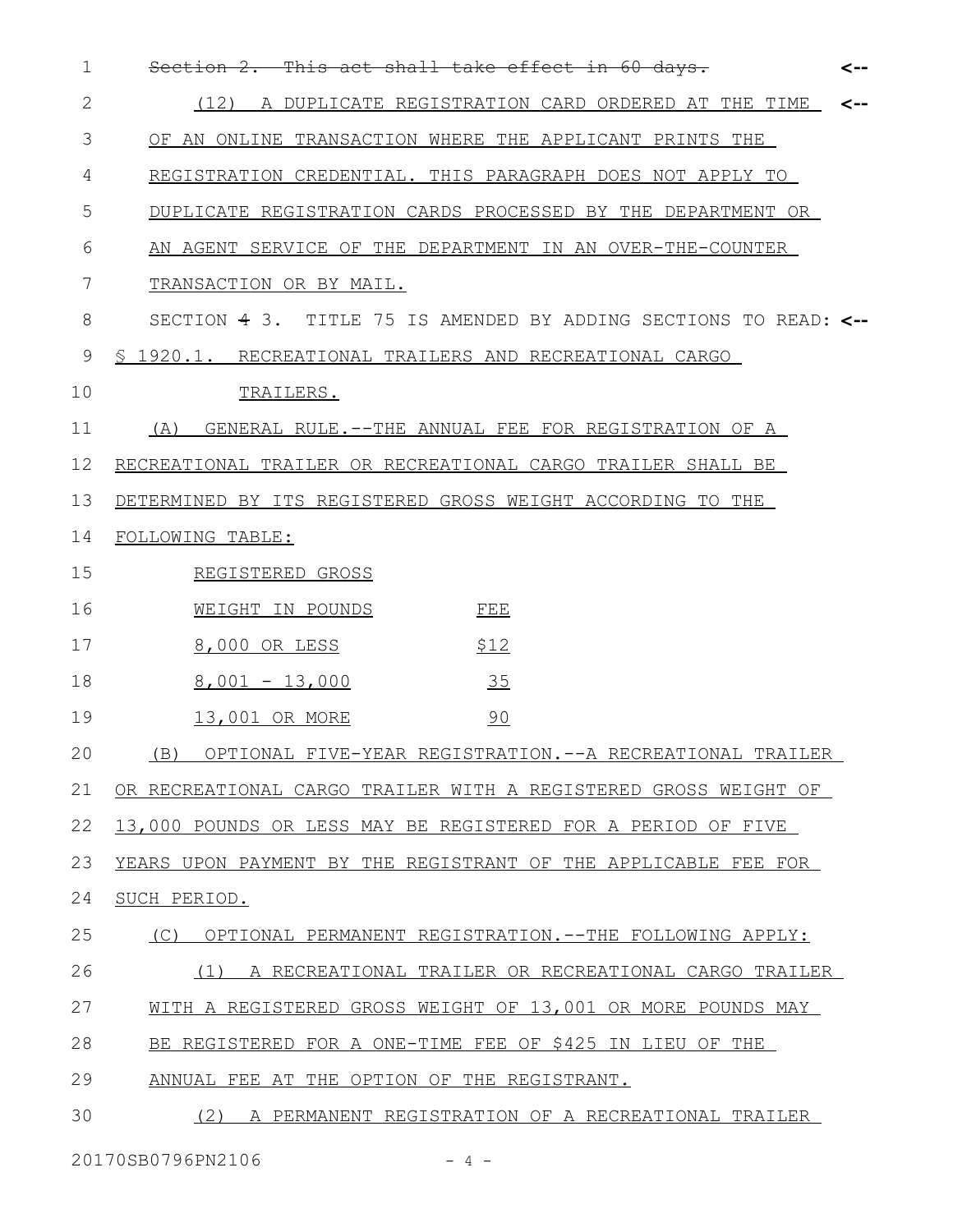| 1  | OR RECREATIONAL CARGO TRAILER UNDER THIS SECTION MAY BE                    |
|----|----------------------------------------------------------------------------|
| 2  | TRANSFERRED TO ANOTHER RECREATIONAL TRAILER OR RECREATIONAL                |
| 3  | CARGO TRAILER ONE TIME UPON PAYMENT OF THE FEE UNDER SECTION               |
| 4  | 1927 (RELATING TO TRANSFER OF REGISTRATION).                               |
| 5  | § 1920.2. SPECIAL PROCEDURES FOR TRAILER REGISTRATION.                     |
| 6  | GENERAL RULE.--APPLICATION FOR CERTIFICATE OF TITLE AND<br>(A)             |
| 7  | THE REGISTRATION OF A TRAILER, INCLUDING A RECREATIONAL TRAILER            |
| 8  | OR RECREATIONAL CARGO TRAILER, SHALL BE MADE UPON AN APPROPRIATE           |
| 9  | FORM FURNISHED BY THE DEPARTMENT. DEPARTMENT INFORMATION SHALL             |
| 10 | CONTAIN THE DEFINITIONS OF RECREATIONAL TRAILER AND RECREATIONAL           |
| 11 | CARGO TRAILER AS SET FORTH UNDER SECTION 102 (RELATING TO                  |
| 12 | DEFINITIONS).                                                              |
| 13 | (B) PENALTY.--AN APPLICANT WHO FALSELY CERTIFIES THAT A                    |
| 14 | TRAILER IS A RECREATIONAL TRAILER OR RECREATIONAL CARGO TRAILER            |
| 15 | ON AN APPLICATION FOR A TRAILER REGISTRATION IS SUBJECT TO THE             |
| 16 | PENALTY UNDER 18 PA.C.S. \$ 4904 (B) (RELATING TO UNSWORN                  |
| 17 | FALSIFICATION TO AUTHORITIES).                                             |
| 18 | SECTION $\frac{1}{2}$ 4. SECTIONS 4902(A)(4) AND (5) AND 4942(C) OF<br><-- |
| 19 | TITLE 75 ARE AMENDED TO READ:                                              |
|    | 20 \$ 4902. RESTRICTIONS ON USE OF HIGHWAYS AND BRIDGES                    |
| 21 | (A) RESTRICTIONS BASED ON CONDITION OF HIGHWAY OR BRIDGE.--                |
| 22 | $\star$ $\star$ $\star$                                                    |
| 23 | THE METHODOLOGY UNDER PARAGRAPH (3) MAY ALLOW FOR<br>(4)                   |
| 24 | EXEMPTIONS FROM 67 PA. CODE CH. 189 (RELATING TO HAULING IN                |
| 25 | EXCESS OF POSTED WEIGHT LIMIT) RELATED TO THE AT-RISK                      |
| 26 | INDUSTRY [SECTORS] OF LOGGING OR OTHER FOREST PRODUCTS                     |
| 27 | EXPERIENCING A 20% DECLINE IN STATEWIDE EMPLOYMENT BETWEEN                 |
| 28 | MARCH 2002 AND MARCH 2011, AS DETERMINED BY THE DEPARTMENT OF              |
| 29 | LABOR AND INDUSTRY.                                                        |
| 30 | THE EXEMPTIONS AND RELATED REQUIREMENTS UNDER<br>(5)                       |

20170SB0796PN2106 - 5 -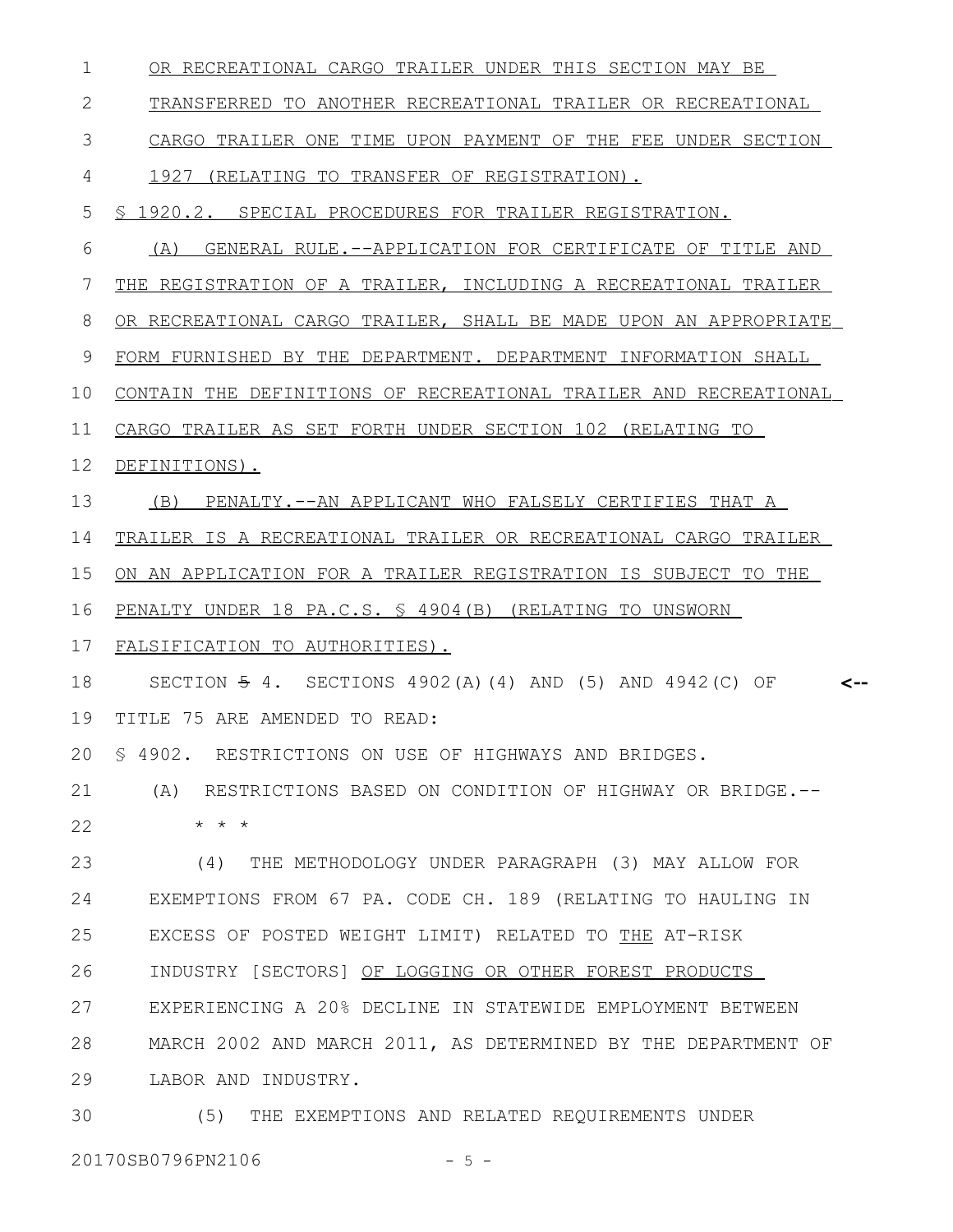PARAGRAPH (4) MAY REMAIN IN EXISTENCE ONLY UNTIL DECEMBER 31, [2018] 2023. EXEMPTIONS FOR LOCAL DELIVERY OR PICKUP MAY NOT INCLUDE TRAFFIC GOING TO OR COMING FROM A SITE AT WHICH MINERALS, NATURAL GAS OR NATURAL RESOURCES ARE DEVELOPED, HARVESTED OR EXTRACTED, NOTWITHSTANDING WHETHER THE SITE IS LOCATED AT A RESIDENCE, A COMMERCIAL SITE OR ON FARMLAND. DELIVERY OR PICKUP OF LOGS OR OTHER FOREST PRODUCTS TO OR FROM PERMANENT PROCESSING MILLS LOCATED ON OR REACHABLE ONLY THROUGH POSTED HIGHWAYS SHALL BE CONSIDERED LOCAL DELIVERY OR PICKUP. DELIVERY OR PICKUP OF COAL TO OR FROM PERMANENT COAL REPROCESSING OR PREPARATION PLANTS LOCATED ON OR REACHABLE ONLY THROUGH POSTED HIGHWAYS AND NOT ON THE SAME POSTED HIGHWAY AS A SITE AT WHICH COAL IS EXTRACTED SHALL BE CONSIDERED LOCAL DELIVERY OR PICKUP. 1 2 3 4 5 6 7 8 9 10 11 12 13 14

\* \* \* 15

§ 4942. REGISTERED GROSS WEIGHT. 16

\* \* \* 17

(C) COMBINATION.--NO COMBINATION CONTAINING A TRAILER HAVING A GROSS WEIGHT OR REGISTERED GROSS WEIGHT IN EXCESS OF 10,000 POUNDS SHALL BE OPERATED WITH A GROSS WEIGHT IN EXCESS OF THE REGISTERED GROSS WEIGHT OF THE TRUCK OR TRUCK TRACTOR FOR A 22 COMBINATION. THIS SUBSECTION SHALL NOT APPLY TO A COMBINATION OF VEHICLES CONSISTING OF A MOTOR VEHICLE TOWING A RECREATIONAL TRAILER OR RECREATIONAL CARGO TRAILER, REGISTERED AS SUCH, AS LONG AS THE COMBINATION WEIGHT DOES NOT EXCEED THE SUM OF THE MANUFACTURER'S RATED AXLE CAPACITIES OR THE GROSS COMBINATION WEIGHT RATING, WHICHEVER IS LESS. SECTION  $6$  5. THIS ACT SHALL TAKE EFFECT AS FOLLOWS: (1) THE AMENDMENT OR ADDITION OF 75 PA.C.S. §§ 1111.1(A), 1902(8) AND (12) 1902(8) AND 4902(A)(4) AND (5) **<-- <-- <-- <-- <--** 18 19 20 21 23 24 25 26 27 28 29 30

20170SB0796PN2106 - 6 -